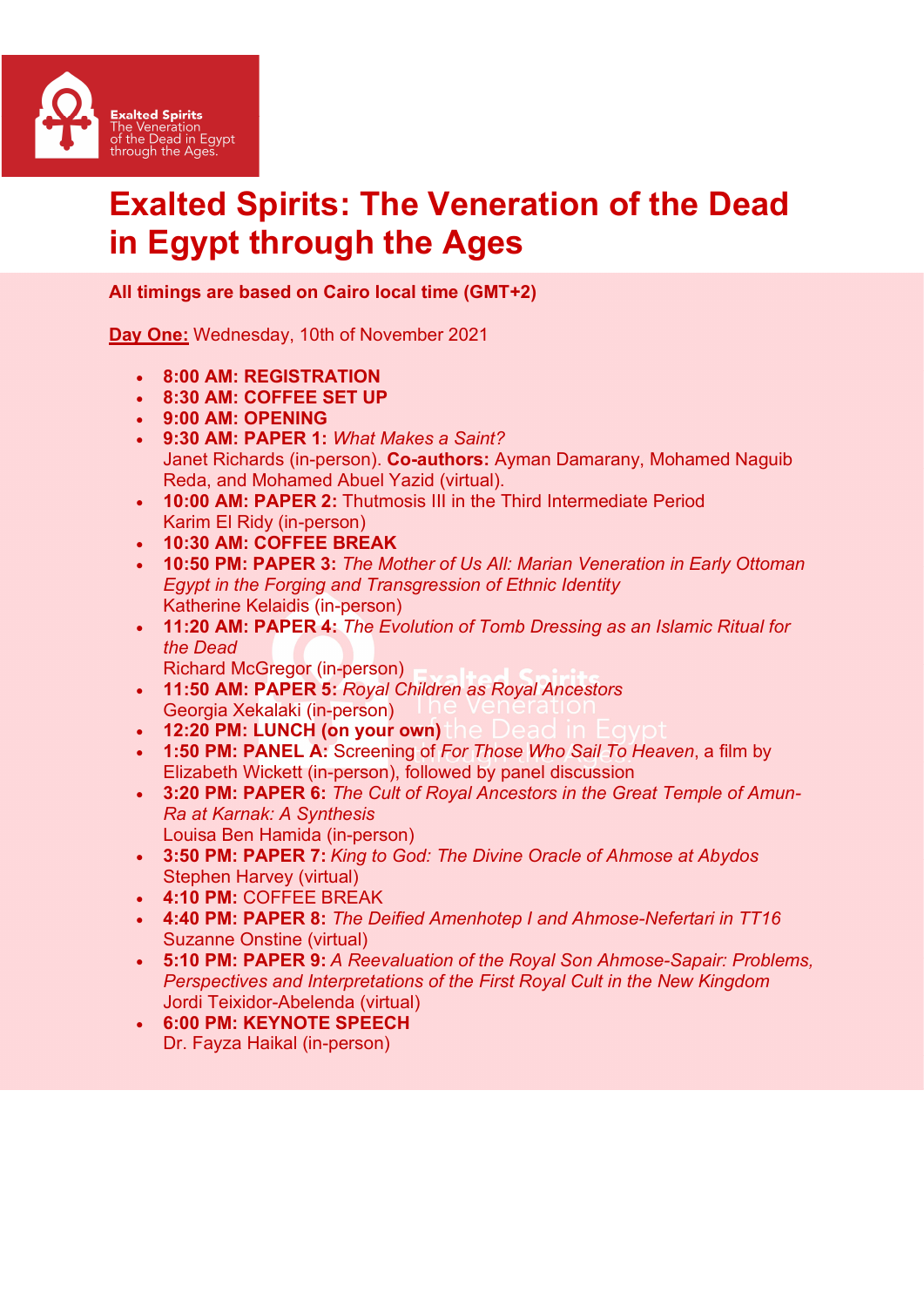

## Day Two: Thursday, 11th of November 2021

- 8:30 AM: COFFEE SET UP
- 9:00 AM: PAPER 10: Analyzing Representations of New Kingdom Royal Figures on 21st and 22nd Dynasty Coffins Yasmin El Shazly (in-person),
- 9:30 AM: PAPER 11: Invoking the Spirits of the Ruling Ancestors in the New Kingdom Temples: A Veneration Ritual in Ancient Egypt Youmna Adel Zaki Nasr (in-person)
- 10:00 AM: PAPER 12: Outside the Nile Valley: Serabit el-Khadim as a Remote Cult Center for the Deified Kings Ahmed Mansour (in-person)
- 10:30 AM: COFFEE BREAK
- 10:50 AM: PAPER 13: The Beseeched Burial: Reflections on the Historical Events Associated to the Shrine of Sayyida Nafisa in Al-Qahira Murtaza Shakir (in-person)
- 11:20 AM: PAPER 14: Re-membering the Holy Family in Islamic Cairo Mary Thurlkill (in-person)
- 11:50 AM: PAPER 15: The Depiction of "Proskynesis" Attitude as Intercessory Body Posture An Application to Egyptian-Christian Art and Heritage Zeinab Hanafy Hassan Ali (in-person)
- 12:20 PM: PAPER 16: The Deification of Imhotep Julia Troche (in-person)
- 12:50 PM: LUNCH (on your own)
- 2:20 PM: PAPER 17: Sarapion of Thmuis' Memory in Egypt throughout the Ages Youhanna Matta (in-person)
- 2:50 PM: PAPER 18: Whose Ancestry is it, Anyway? Claiming the Pharaohs through the Saints Kholoud Hussein (virtual)
- 3:20 PM: PAPER 19: Osiris Lives: Exalting the "Drowned One" in Qubet el Hawa and at the Modern Cemetery of "Gabanat Aswan" Amr El-Hawary (virtual)
- 3:50 PM: PAPER 20: Beholding the Saints on Late Antique Votive Textiles from Egypt
	- Katherine Taronas (virtual)
- 4:10 PM: COFFEE BREAK
- 4:40 PM: PAPER 21: Sayyida Zaynab in the Egyptian Imagination and Practice Hager El-Hadidi (virtual)
- 5:10 PM: PAPER 22: Sidi Hammed es-Semman at the Giza Pyramids Julia Viani Puglisi (virtual)
- 5:40 PM: PAPER 23: An Exalted Sufi: Venerating Rumi in Egypt from the Ottoman Empire to Today Emily Jane O'Dell (virtual)
- 6:30 PM: MOVIE SCREENING: Saheb Al Maqam (The Enshrined Saint) movie screening, in-person at Ewart Hall